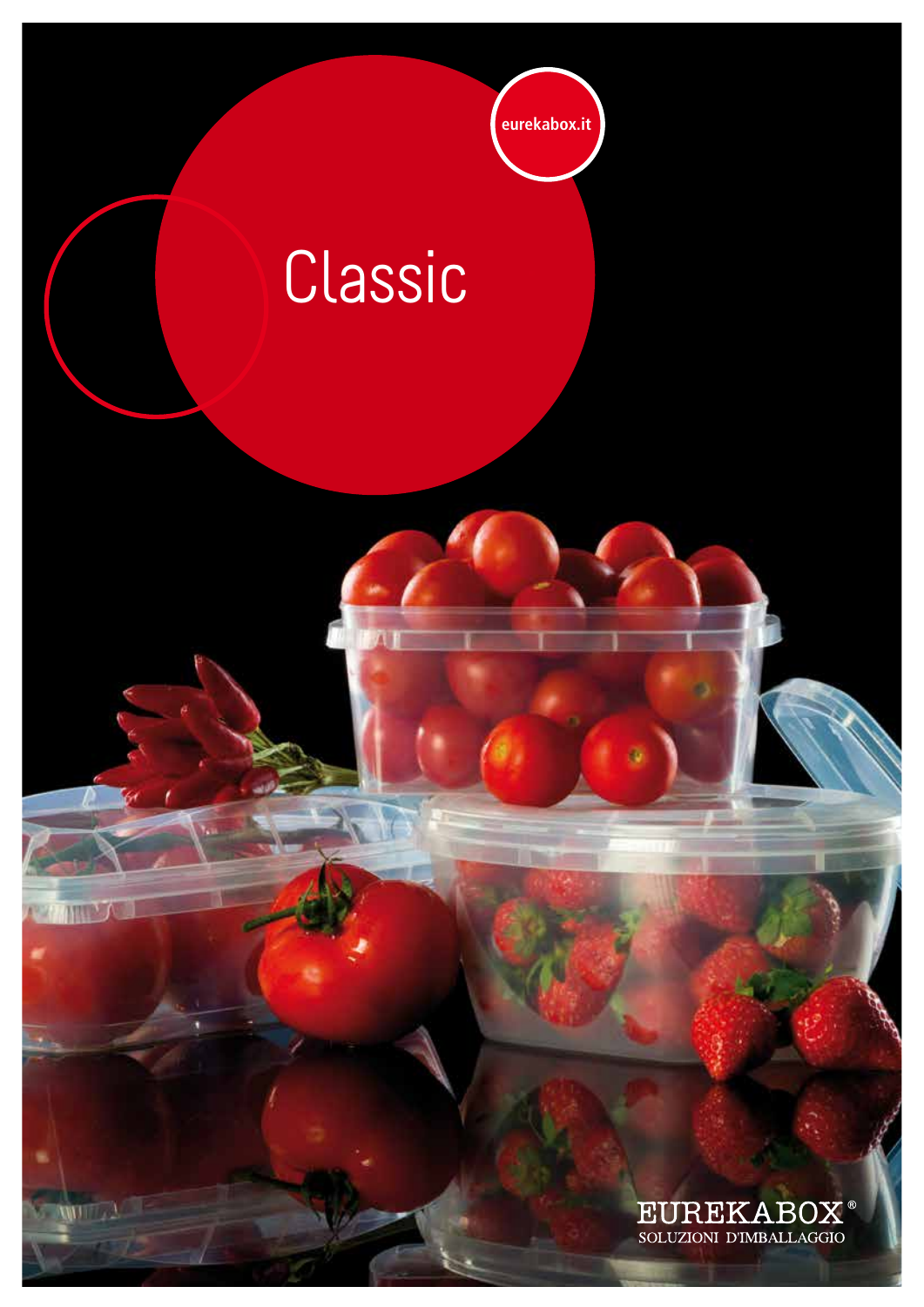# **CLASSICI / CLASSIC / CLASSIC**

Classici: Sicurezza e comunicazione si aggiungono alla tradizione nella linea Classici, disponibili da 400 a 3000 ml. Questi contenitori sono particolarmente indicati per gli alimenti grazie al sigillo di garanzia antimanomissione e al materiale PP atossico certificato, completamente riciclabile e a basso spessore per un'elevata resistenza e minor peso. La comunicazione è affidata alla personalizzazione del packaging con etichettatura IML sul contenitore e sul coperchio.

Classic: The Classic line Combiness a traditional look with safety and communication, available in capacities of 400 to 3000ml. These containers are particularly recommended for foodstuffs, featuring the anti-tamper seal, made from certified non-toxic PP, they are completely recyclable with reduced thickness for maximum strength but minimum weight. Communication is achieved by personalising the packaging with IML labelling on the container and the lid.

Classic: Sicherheit und Kommunikation sowie Tradition - das sind die Merkmale der Linie Classic, die in den Größen 400 bis 3000 ml erhältlich ist. Dank des Originalitätsverschlusses und des zertifizierten. atoxischen und vollständig recycelbaren PP-Werkstoffs mit einer geringen Stärke für eine hohe Resistenz und ein geringeres Gewicht eignen sich diese Behälter besonders für Lebensmittel. Für die Kommunikation sorgt die Personalisierung des Packagings mit IML-Etikettierung auf dem Behälter und dem Deckel.



R



0000

#### Cod. 1104

**FORMA / SHAPE / FORM** quadrato / square / quadratisch

VOLUME\* (ML) / FASSUNGSVERMÖGEN 400

**DIMENSIONI (MM) / MEASUREMENTS / MABE** 102 x 102 x 60.5H

**COI ORE STANDARD / COLOUR / FARBE TRASP. / TRANSPARENT** 

**ABBINABILE CON (ART.) / COMBINES WITH / KOMBINIERBAR MIT** 2104

**CARTONE (N.PEZZI)** / CARTON BOX (PCS) / **KARTON (STÜCKZAHL)** 840

PALLET (N.PEZZI) / PALLET (PCS) / PALETTEN (STÜCKZAHL) 10.080



0000

## **Cod. 1105**

**FORMA / SHAPE / FORM** quadrato / square / quadratisch

VOLUME\* (ML) / FASSUNGSVERMÖGEN 500

**DIMENSIONI (MM) / MEASUREMENTS / MABE** 102 x 102 x 80.5H

**COLORE STANDARD / COLOUR / FARBE TRASP. / TRANSPARENT** 

**ABBINABILE CON (ART.) / COMBINES WITH / KOMBINIERBAR MIT** 2104

**CARTONE (N.PEZZI) / CARTON BOX (PCS) / KARTON (STÜCKZAHL)** 800

PALLET (N.PEZZI) / PALLET (PCS) / PALETTEN (STÜCKZAHL) 12.800

Ĥ 0000

**Cod. 1110** 

**FORMA / SHAPE / FORM** 

quadrato / square / quadratisch VOLUME\* (ML) / FASSUNGSVERMÖGEN

1120

**DIMENSIONI (MM) / MEASUREMENTS / MABE** 135 x 135 x 84H

**COLORE STANDARD** / COLOUR / FARBE **TRASP. / TRANSPARENT** 

**ABBINABILE CON (ART.) / COMBINES WITH / KOMBINIERBAR MIT** 2110

**CARTONE (N.PEZZI) / CARTON BOX (PCS) / KARTON (STÜCKZAHL)** 408

PALLET (N.PEZZI) / PALLET (PCS) / PALETTEN (STÜCKZAHL) 4.896

● sigillo / tamper evidence / Originalitätsverschluss ● IML ● colore personalizzato / Personalised colour / Farbe personalisierbar ∩ resistenza al congelamento / Freezer-resistant / gefrierfest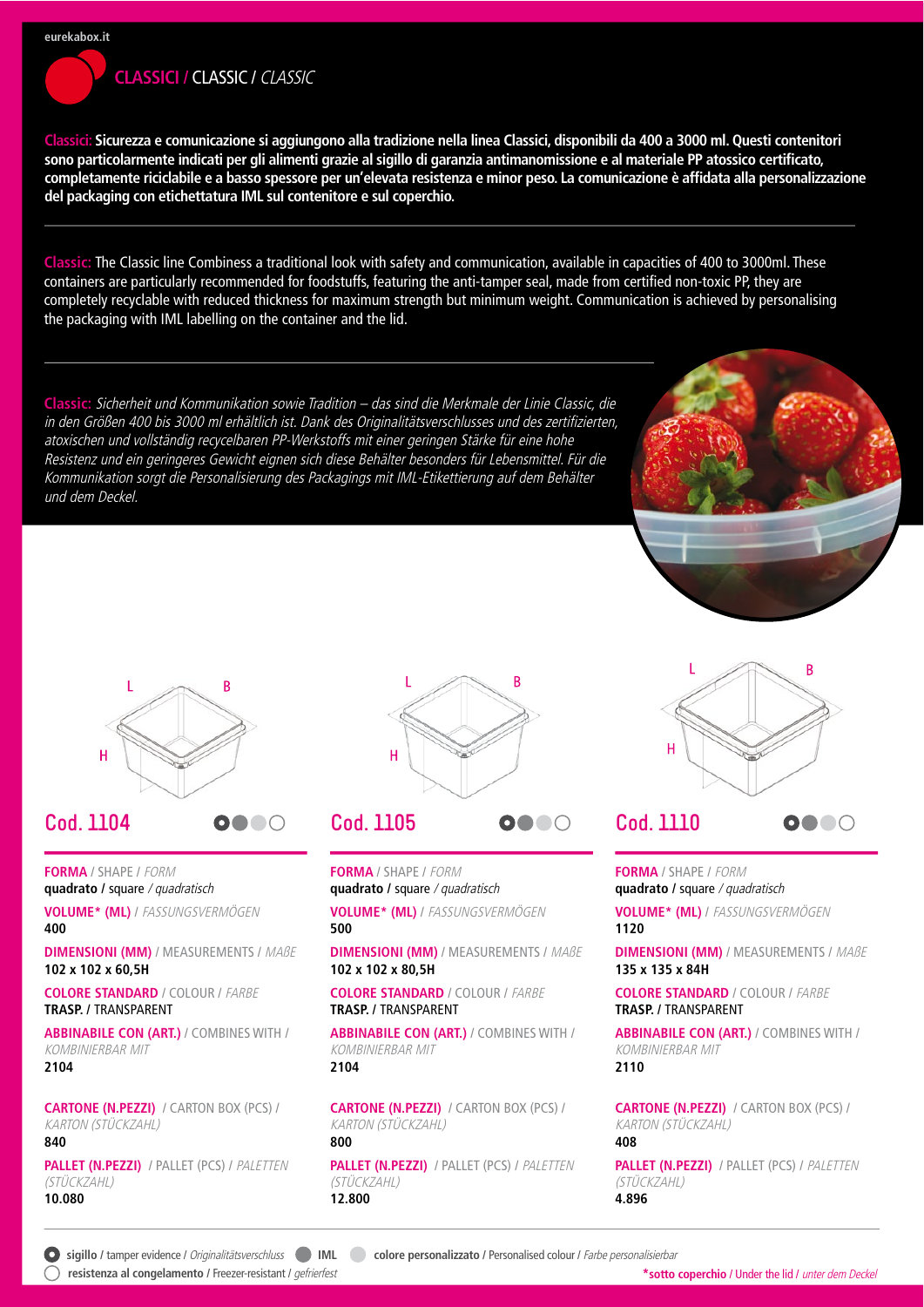eurekabox.it



0000

#### Cod. 1121

**FORMA / SHAPE / FORM** quadrato / square / quadratisch

VOLUME\* (ML) / FASSUNGSVERMÖGEN 2000

**DIMENSIONI (MM) / MEASUREMENTS / MABE** 174 x 174 x 96H

**COLORE STANDARD / COLOUR / FARBE TRASP. / TRANSPARENT** 

**ABBINABILE CON (ART.) / COMBINES WITH / KOMBINIERBAR MIT** 2121

**CARTONE (N.PEZZI)** / CARTON BOX (PCS) / **KARTON (STÜCKZAHL)** 208

**PALLET (N.PEZZI) / PALLET (PCS) / PALETTEN** (STÜCKZAHL) 2.496



0000

#### **Cod. 1410**

**FORMA / SHAPE / FORM** Ovale/Oval.

VOLUME\* (ML) / FASSUNGSVERMÖGEN 1000

**DIMENSIONI (MM) / MEASUREMENTS / MABE** 190 x 128 x 68H

**COLORE STANDARD / COLOUR / FARBE TRASP. / TRANSPARENT** 

**ABBINABILE CON (ART.) / COMBINES WITH / KOMBINIERBAR MIT** 2410

**CARTONE (N.PEZZI) / CARTON BOX (PCS) / KARTON (STÜCKZAHL)** 384

PALLET (N.PEZZI) / PALLET (PCS) / PALETTEN (STÜCKZAHL) 4.608



0000

## Cod. 1405

**FORMA / SHAPE / FORM** Ovale/Oval.

VOLUME\* (ML) / FASSUNGSVERMÖGEN 500

**DIMENSIONI (MM) / MEASUREMENTS / MABE** 152X102,4X62,6H

**COLORE STANDARD / COLOUR / FARBE TRASP. / TRANSPARENT** 

**ABBINABILE CON (ART.) / COMBINES WITH / KOMBINIERBAR MIT** 2405

**CARTONE (N.PEZZI)** / CARTON BOX (PCS) / **KARTON (STÜCKZAHL)** 561

**PALLET (N.PEZZI) / PALLET (PCS) / PALETTEN** (STÜCKZAHL) 6.732



# Cod. 1415

**FORMA / SHAPE / FORM** Ovale/Oval.

VOLUME\* (ML) / FASSUNGSVERMÖGEN 1600

**DIMENSIONI (MM) / MEASUREMENTS / MABE** 221.5 x 150 x 74H

**COLORE STANDARD / COLOUR / FARBE TRASP. / TRANSPARENT** 

**ABBINABILE CON (ART.) / COMBINES WITH / KOMBINIERBAR MIT** 2415

**CARTONE (N.PEZZI) / CARTON BOX (PCS) / KARTON (STÜCKZAHL)** 256

PALLET (N.PEZZI) / PALLET (PCS) / PALETTEN (STÜCKZAHL) 3.072



#### Cod. 1408 **0000**

**FORMA / SHAPE / FORM** Ovale/Oval.

VOLUME\* (ML) / FASSUNGSVERMÖGEN 840

**DIMENSIONI (MM) / MEASUREMENTS / MABE** 190 x 128 x 55H

**COLORE STANDARD / COLOUR / FARRE** TRASP. / TRANSPARENT.

**ABBINABILE CON (ART.) / COMBINES WITH / KOMBINIERBAR MIT** 2410

**CARTONE (N.PEZZI)** / CARTON BOX (PCS) / **KARTON (STÜCKZAHL)** 384

**PALLET (N.PEZZI) / PALLET (PCS) / PALETTEN** (STÜCKZAHL) 4.608



**FORMA / SHAPE / FORM** Ovale/Oval.

VOLUME\* (ML) / FASSUNGSVERMÖGEN 2050

**DIMENSIONI (MM) / MEASUREMENTS / MABE** 238 x 159 x 83H

**COLORE STANDARD / COLOUR / FARBE TRASP. / TRANSPARENT** 

**ABBINABILE CON (ART.) / COMBINES WITH / KOMBINIERBAR MIT** 2420

**CARTONE (N.PEZZI) / CARTON BOX (PCS) / KARTON (STÜCKZAHL)** 210

PALLET (N.PEZZI) / PALLET (PCS) / PALETTEN (STÜCKZAHL) 3.360

0000

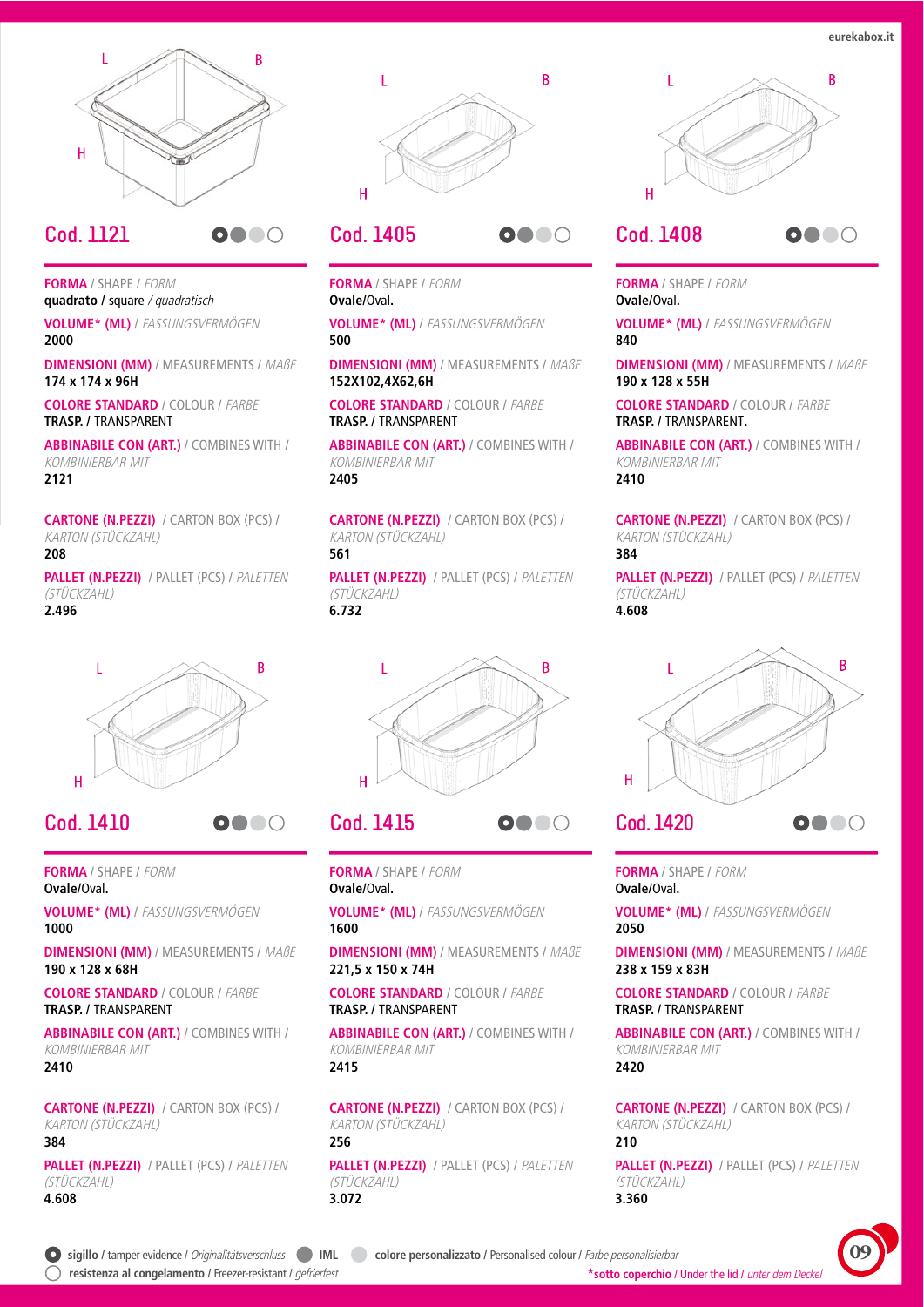

0000

#### Cod. 1430

**FORMA / SHAPE / FORM** Ovale/Oval

VOLUME\* (ML) / FASSUNGSVERMÖGEN 3000

**DIMENSIONI (MM) / MEASUREMENTS / MABE** 238 x 159 x 125H

**COLORE STANDARD / COLOUR / FARRE BIANCO / WHITE / WEIß** 

**ABBINABILE CON (ART.) / COMBINES WITH / KOMBINIERBAR MIT** 2420

**CARTONE (N.PEZZI) / CARTON BOX (PCS) / KARTON (STÜCKZAHL)** 175

**PALLET (N.PEZZI) / PALLET (PCS) / PALETTEN** (STÜCKZAHL) 2.800



0000

## Cod. 1411

**FORMA / SHAPE / FORM** Ovale/Oval.

VOLUME\* (ML) / FASSUNGSVERMÖGEN 1032

**DIMENSIONI (MM) / MEASUREMENTS / MABE** 198 x 131 x 77H

**COLORE STANDARD / COLOUR / FARBE TRASP. / TRANSPARENT** 

**ABBINABILE CON (ART.) / COMBINES WITH / KOMBINIERBAR MIT** 2411

**CARTONE (N.PEZZI) / CARTON BOX (PCS) / KARTON (STÜCKZAHL)** 182

PALLET (N.PEZZI) / PALLET (PCS) / PALETTEN (STÜCKZAHL) 5.460



0000

# **Cod. 1406**

**FORMA / SHAPE / FORM** Ovale/Oval.

VOLUME\* (ML) / FASSUNGSVERMÖGEN 510

**DIMENSIONI (MM) / MEASUREMENTS / MABE** 156x103x59H

**COLORE STANDARD / COLOUR / FARRE TRASP. / TRANSPARENT** 

**ABBINABILE CON (ART.) / COMBINES WITH / KOMBINIERBAR MIT** 2406

**CARTONE (N.PEZZI) / CARTON BOX (PCS) / KARTON (STÜCKZAHL)** 646

**PALLET (N.PEZZI) / PALLET (PCS) / PALETTEN** (STÜCKZAHL) 7.752



# Cod. 1413

**FORMA / SHAPE / FORM** Ovale/Oval.

VOLUME\* (ML) / FASSUNGSVERMÖGEN 1000

**DIMENSIONI (MM) / MEASUREMENTS / MABE** 217 x 122 x 66H

**COLORE STANDARD / COLOUR / FARBE TRASP. / TRANSPARENT.** 

**ABBINABILE CON (ART.) / COMBINES WITH / KOMBINIERBAR MIT** 2413

**CARTONE (N.PEZZI) / CARTON BOX (PCS) / KARTON (STÜCKZAHL)** 330

**PALLET (N.PEZZI) / PALLET (PCS) / PALETTEN** (STÜCKZAHL) 3.960



**FORMA / SHAPE / FORM** Ovale/Oval.

VOLUME\* (ML) / FASSUNGSVERMÖGEN 1100

**DIMENSIONI (MM) / MEASUREMENTS / MABE** 196x129x73H

**COLORE STANDARD / COLOUR / FARRE TRASP. / TRANSPARENT** 

**ABBINABILE CON (ART.) / COMBINES WITH / KOMBINIERBAR MIT** 2409

**CARTONE (N.PEZZI)** / CARTON BOX (PCS) / **KARTON (STÜCKZAHL)** 384

**PALLET (N.PEZZI) / PALLET (PCS) / PALETTEN** (STÜCKZAHL) 4.608



FORMA / SHAPE / FORM rettangolare / rectangular / rechteckig

VOLUME\* (ML) / FASSUNGSVERMÖGEN 2500

**DIMENSIONI (MM) / MEASUREMENTS / MABE** 170 x 157 x 148H

**COLORE STANDARD / COLOUR / FARBE BIANCO / WHITE / WEIB** 

**ABBINABILE CON (ART.) / COMBINES WITH / KOMBINIERBAR MIT** 2225

**CARTONE (N.PEZZI) / CARTON BOX (PCS) / KARTON (STÜCKZAHL)** 

#### 280

PALLET (N.PEZZI) / PALLET (PCS) / PALETTEN (STÜCKZAHL) 3.360

◯ resistenza al congelamento / Freezer-resistant / gefrierfest

0000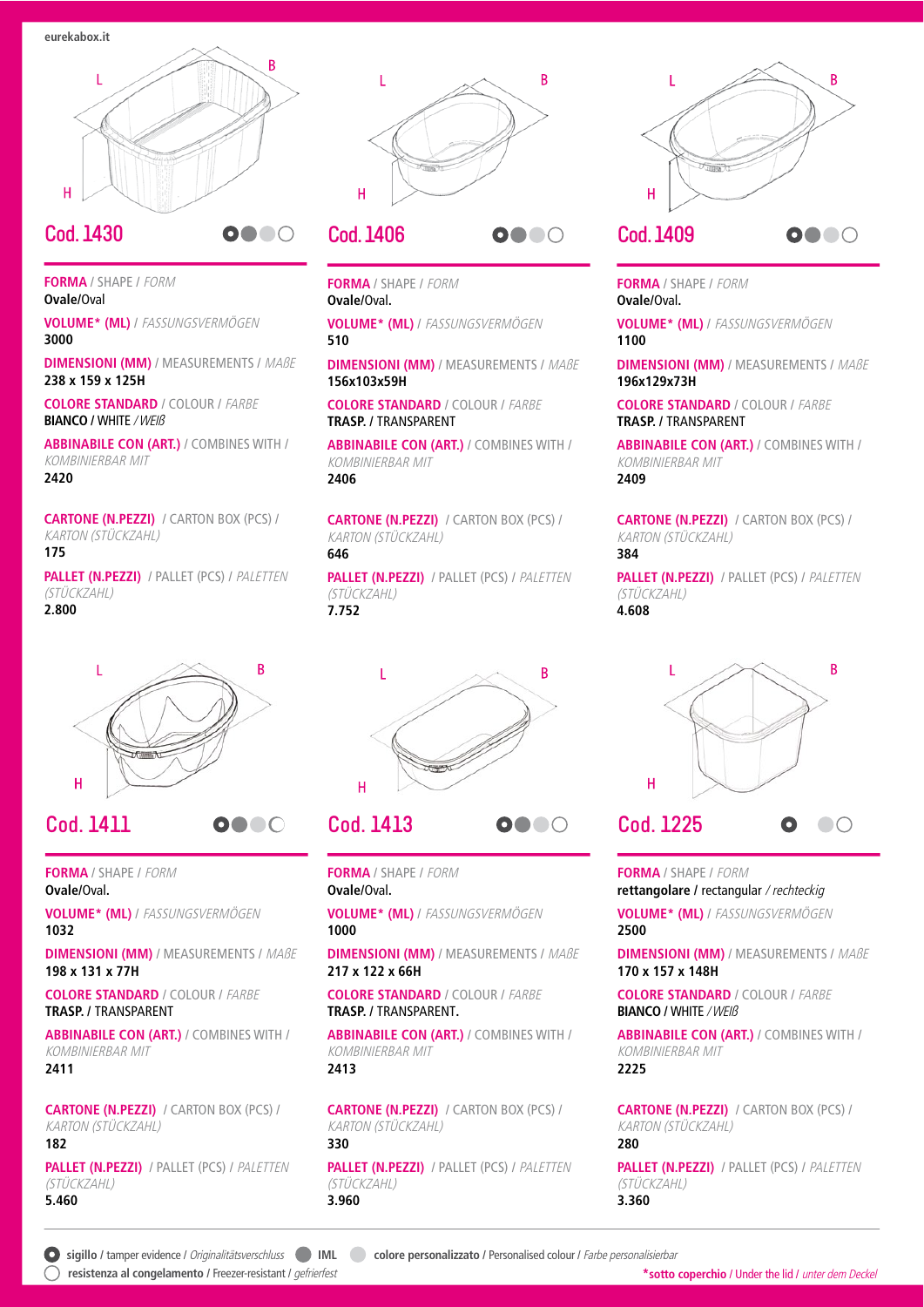eurekabox.it



#### Cod. 1247  $\bigcirc$

**FORMA / SHAPE / FORM** rettangolare / rectangular / rechteckig

VOLUME\* (ML) / FASSUNGSVERMÖGEN 4660

**DIMENSIONI (MM) / MEASUREMENTS / MABE** 344 x 157 x 120H

**COLORE STANDARD / COLOUR / FARBE BIANCO / WHITE / WEIß** 

**ABBINABILE CON (ART.) / COMBINES WITH / KOMBINIERBAR MIT** 2247

**CARTONE (N.PEZZI)** / CARTON BOX (PCS) / **KARTON (STÜCKZAHL)** 150

PALLET (N.PEZZI) / PALLET (PCS) / PALETTEN (STÜCKZAHL) 1.800



# Cod. 1304

**FORMA / SHAPE / FORM** rettangolare / rectangular / rechteckig

VOLUME\* (ML) / FASSUNGSVERMÖGEN 350

**DIMENSIONI (MM) / MEASUREMENTS / MABE** 138,5 x 86 x 49H

**COLORE STANDARD / COLOUR / FARBE TRASP. / TRANSPARENT** 

**ABBINABILE CON (ART.) / COMBINES WITH / KOMBINIERBAR MIT** 2304

**CARTONE (N.PEZZI)** / CARTON BOX (PCS) / **KARTON (STÜCKZAHL)** 792

PALLET (N.PEZZI) / PALLET (PCS) / PALETTEN (STÜCKZAHL) 9.504



**FORMA / SHAPE / FORM** rettangolare / rectangular / rechteckig

VOLUME\* (ML) / FASSUNGSVERMÖGEN 1080

**DIMENSIONI (MM) / MEASUREMENTS / MABE** 217 x 120 x 60 H

**COLORE STANDARD / COLOUR / FARBE TRASP. / TRANSPARENT** 

**ABBINABILE CON (ART.) / COMBINES WITH / KOMBINIERBAR MIT** 2209

**CARTONE (N.PEZZI)** / CARTON BOX (PCS) / **KARTON (STÜCKZAHL)** 288

PALLET (N.PEZZI) / PALLET (PCS) / PALETTEN (STÜCKZAHL) 3456

|           | DECKEL    | <b>COPERCHI / LIDS /</b> | <b>FORMA</b><br><b>SHAPE</b><br><b>FORM</b>  | <b>DIMENSIONI (MM)</b><br><b>MEASUREMENTS</b><br>(MM)<br>MABE (MM) | <b>COLORE STANDARD</b><br>COLOUR<br>FARBE | <b>ABBINABILE</b><br><b>CON (ART.)</b><br><b>COMBINES WITH</b><br><b>KOMBINIERBAR</b><br>MIT | <b>CARTONE (N.PZ)</b><br><b>CARTON BOX</b><br>(PCS)<br><b>KARTON (STÜCK-</b><br>ZAHL) | <b>PALLET (N.PZ)</b><br>PALLET (PCS)<br>PALETTEN<br>(STÜCKZAHL) |
|-----------|-----------|--------------------------|----------------------------------------------|--------------------------------------------------------------------|-------------------------------------------|----------------------------------------------------------------------------------------------|---------------------------------------------------------------------------------------|-----------------------------------------------------------------|
|           | cod. 2104 | $\cup$                   | quadrato / square /<br>quadratisch           | 98 x 98 x 8,6                                                      | <b>TRASP. / TRANSPARENT</b>               | 1104 1105                                                                                    | 2.100                                                                                 | 25.200                                                          |
| cod. 2110 |           | $\bigcirc$               | quadrato / square /<br>quadratisch           | 132 x 132 x 11,5H                                                  | <b>TRASP. / TRANSPARENT</b>               | 1110                                                                                         | 1.224                                                                                 | 14.688                                                          |
| cod. 2121 |           | $\bigcirc$               | quadrato / square /<br>quadratisch           | 171 x 171 x 13,2H                                                  | <b>TRASP. / TRANSPARENT</b>               | 1121                                                                                         | 520                                                                                   | 9.360                                                           |
|           | cod. 2304 | $\overline{C}$           | rettangolare / rec-<br>tangular / rechteckig | 135 x 82 x 10H                                                     | <b>TRASP. / TRANSPARENT</b>               | 1304                                                                                         | 1.584                                                                                 | 28.512                                                          |
|           | cod. 2405 | $\bullet$ 00             | Ovale / Oval                                 | 147,7 X 98,1 X 8,2H                                                | <b>TRASP. / TRANSPARENT</b>               | 1405                                                                                         | 2.244                                                                                 | 26.928                                                          |
|           | cod. 2406 | $\bullet\bullet\circ$    | Ovale / Oval                                 | 153X100X11,5                                                       | <b>TRASP. / TRANSPARENT</b>               | 1406                                                                                         | 1.615                                                                                 | 29.070                                                          |
|           | cod. 2409 | $\bigcap$                | <b>Ovale / Oval</b>                          | 192X125X13,5H                                                      | <b>TRASP. / TRANSPARENT</b>               | 1409                                                                                         | 960                                                                                   | 17.280                                                          |
|           | cod. 2410 | $\bigcirc$<br>$\bullet$  | <b>Ovale / Oval</b>                          | 190 x 128 x 8,5H                                                   | <b>TRASP. / TRANSPARENT</b>               | 1408 1410                                                                                    | 1.536                                                                                 | 18.432                                                          |
| cod. 2411 |           | $\bullet$                | Ovale / Oval                                 | 194 x 127 x 13H                                                    | <b>TRASP. / TRANSPARENT</b>               | 1411                                                                                         | 728                                                                                   | 21.840                                                          |
| cod. 2413 |           | $\cup$                   | <b>Ovale / Oval</b>                          | 213 x 118 x 18,7H                                                  | <b>TRASP. / TRANSPARENT</b>               | 1413                                                                                         | 660                                                                                   | 11.880                                                          |
|           | cod. 2415 | $\bigcirc$               | Ovale / Oval                                 | 215,5 x 146 x 8,5H                                                 | <b>TRASP. / TRANSPARENT</b>               | 1415                                                                                         | 1.024                                                                                 | 12.288                                                          |
|           | cod. 2420 | $\bullet\bullet\circ$    | Ovale / Oval                                 | 238 x 159 x 8,5H                                                   | <b>TRASP. / TRANSPARENT</b>               | 1420 1430                                                                                    | 630                                                                                   | 10.080                                                          |
|           | cod. 2421 | $\bigcirc$               | <b>Ovale / Oval</b>                          | 234 x 155 x 13,5H                                                  | <b>TRASP. / TRANSPARENT</b>               | 1420 1430                                                                                    | 490                                                                                   | 7.840                                                           |
|           | cod. 2225 | $\bigcirc$<br>$\bullet$  | rettangolare / rec-<br>tangular / rechteckig | 170 x 157 x 8,5H                                                   | <b>TRASP. / TRANSPARENT</b>               | 1225                                                                                         | 1.120                                                                                 | 13.440                                                          |
| cod. 2247 |           | $\bullet\bullet\circ$    | rettangolare / rec-<br>tangular / rechteckig | 344 x 157x 8,5H                                                    | <b>TRASP. / TRANSPARENT</b>               | 1247                                                                                         | 550                                                                                   | 6.600                                                           |
|           | cod. 2209 | $\overline{C}$           | rettangolare / rec-<br>tangular / rechteckig | 213 x 116 x 26.3 H                                                 | <b>TRASP. / TRANSPARENT</b>               | 1209                                                                                         | 846                                                                                   | 10.152                                                          |

◯ resistenza al congelamento / Freezer-resistant / gefrierfest

● sigillo / tamper evidence / Originalitätsverschluss ● IML ● colore personalizzato / Personalised colour / Farbe personalisierbar